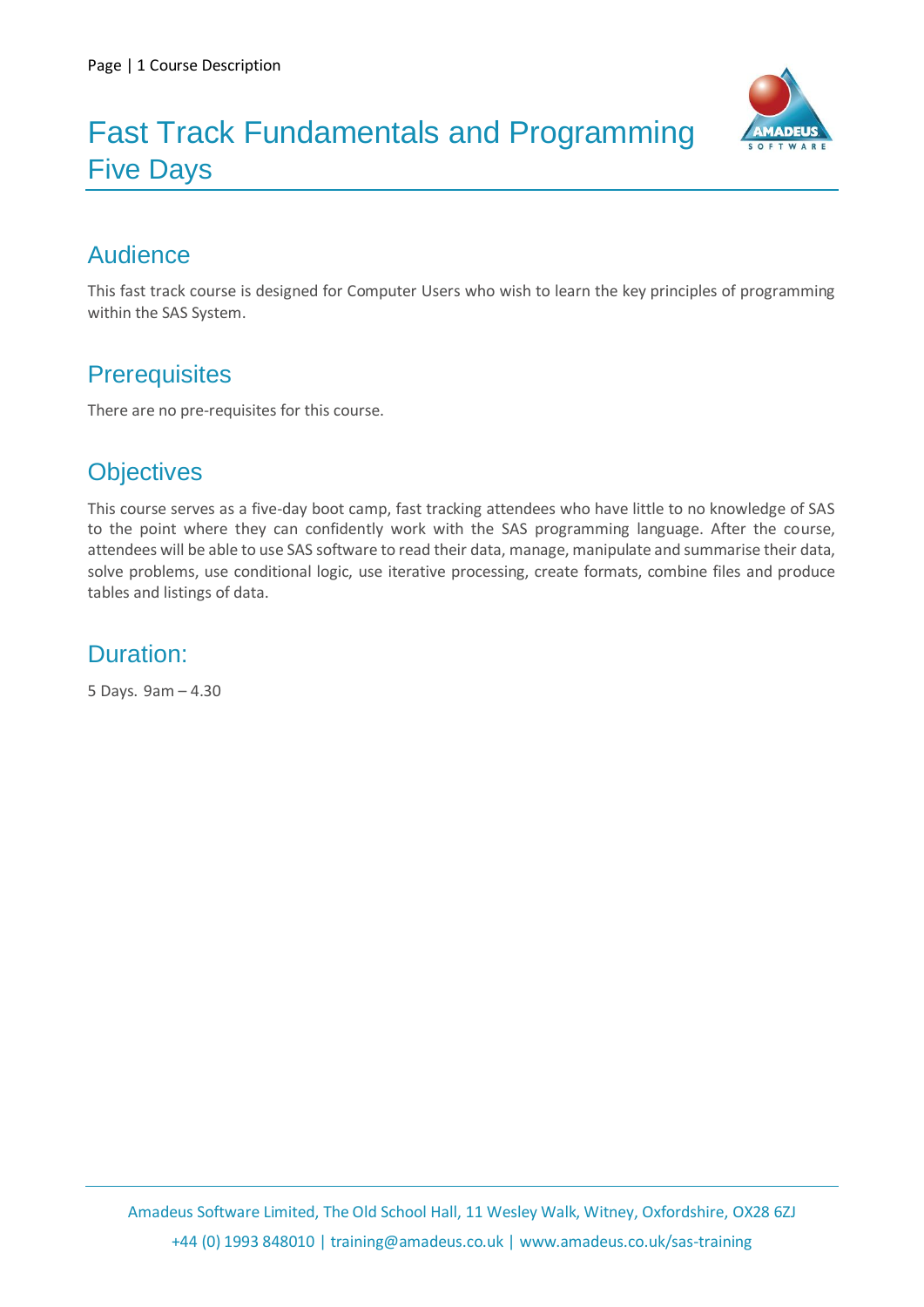# Fast Track Fundamentals and Programming Five Days



## **Topics**

FT1 Introduction

- **>** What is SAS?
- **>** SAS Software and Solutions
- **>** Introduction to the SAS Environment
- **>** Using the Display Manager System (DMS)
- **>** Using SAS Enterprise Guide
- **>** Working with SAS Programs in Enterprise Guide
- **>** Using SAS Studio
- **>** SAS System Walkthrough

FT3 Importing Data into SAS

- **>** Reading Data
- **>** Importing Text Files
- **>** Accessing PC Files and Databases
- **>** Using the Import/Export Wizards

#### FT2 Writing SAS Programs

- **>** Working with SAS Data Libraries
- **>** Structure of a SAS Program
- **>** Rules of the SAS Language
- **>** Table Structures
- **>** Interpreting the SAS Log
- **>** Cancelling Submitted Code

#### FT4 Programming with the DATA Step

- **>** Creating SAS Variables
- **>** Reading SAS Data Sets
- **>** Conditional Processing
- **>** Creating Multiple Subsets
- **>** Missing Values
- **>** Common DATA Step Statements

#### FT5 Manipulating Data

- **>** WHERE, KEEP, DROP & RENAME Options and Statements
- **>** Functions
- **>** Accumulators

#### FT7 Combining SAS Tables

- **>** Sorting
- **>** Appending
- **>** Merging

#### FT9 Data Analysis

- **>** Proc FREQ
- **>** Proc MEANS

#### FT6 Formats and Labels

- **>** Formats and Informats
- **>** Proc FORMAT
- **>** Labels

#### FT8 Dates and Times

- **>** How Dates and Times are stored in SAS
- **>** Date and Time Informats / Formats
- **>** Date and Time Functions

#### FT10 Summarising and Transposing Data

- **>** Data Summarisation
- **>** Data Transposition